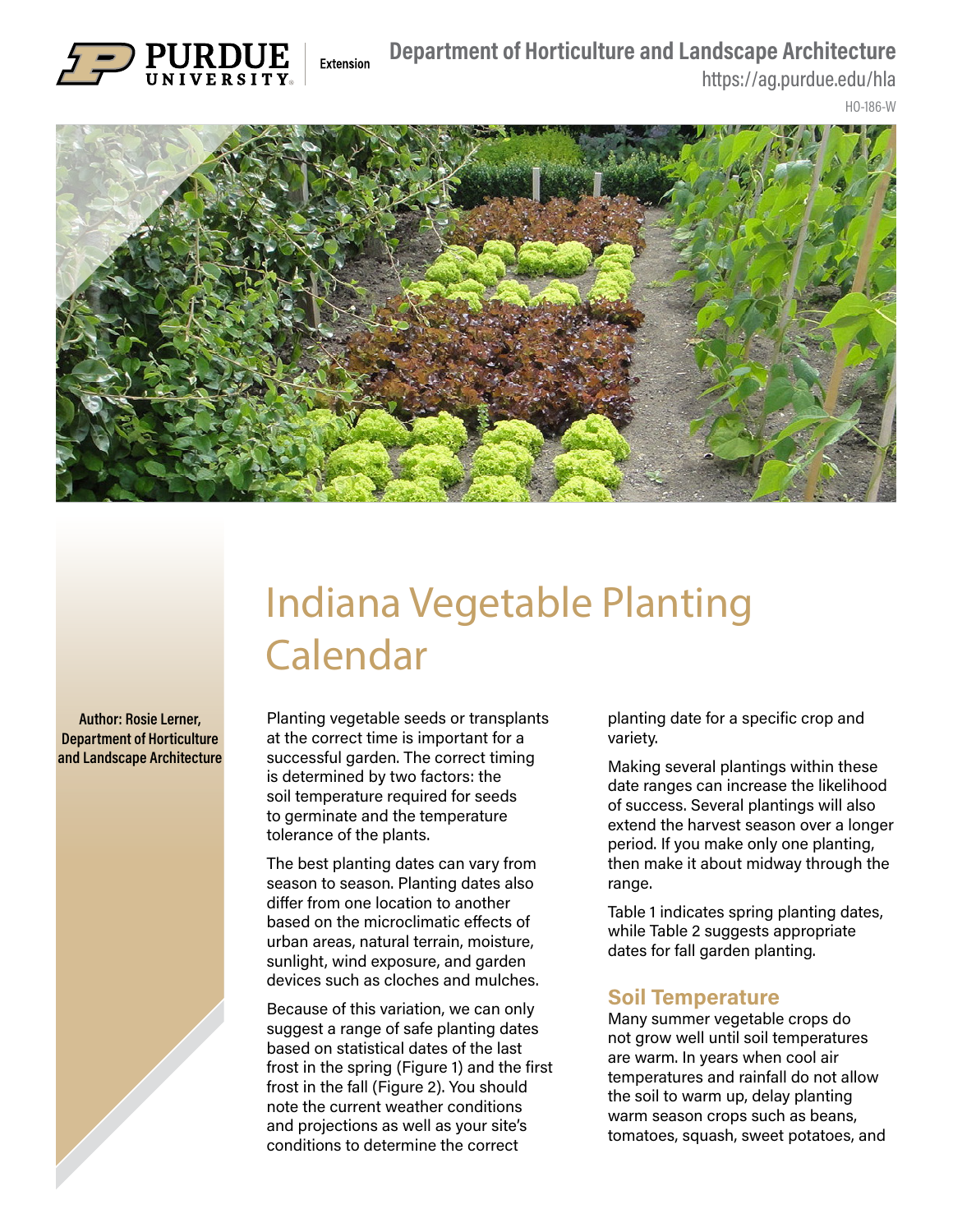sweet corn until the soil temperature has reached at least 60ºF for optimum germination and/or growth. Otherwise, seed and root rot disease and related disorders are likely.

For more experienced gardeners, soil temperature measurements offer an alternative to planting according to frost dates. Soil can be warmed early by using black or clear plastic mulches. Seeds that require warm temperatures for germination can then be planted successfully before the recommended



**Figure 1.** Frost Dates in Spring. There is a 10% chance that the last occurrence of 32ºF will occur after these dates. About two weeks earlier, that chance increases to 50%. Tender crops may need some protection from frosts.

dates. However, protection against late frosts for the seedlings may be required. Table 3 provides seed germination temperatures for several vegetables.

When deciding fall planting dates, be sure to consider the days to maturity for your crop. If planting after September 1, expect a longer time to maturity the later you plant. Choose faster maturing cultivars when possible. Also note that soil can be too dry in late summer for optimum germination. Be prepared to irrigate frequently until crop is established.



**Figure 2.** Frost Dates in Fall. There is a 10% chance that the first occurence of 32ºF will occur before these dates. About 2 weeks later, that chance increases to 50%. Tender crops may need some protection from frosts.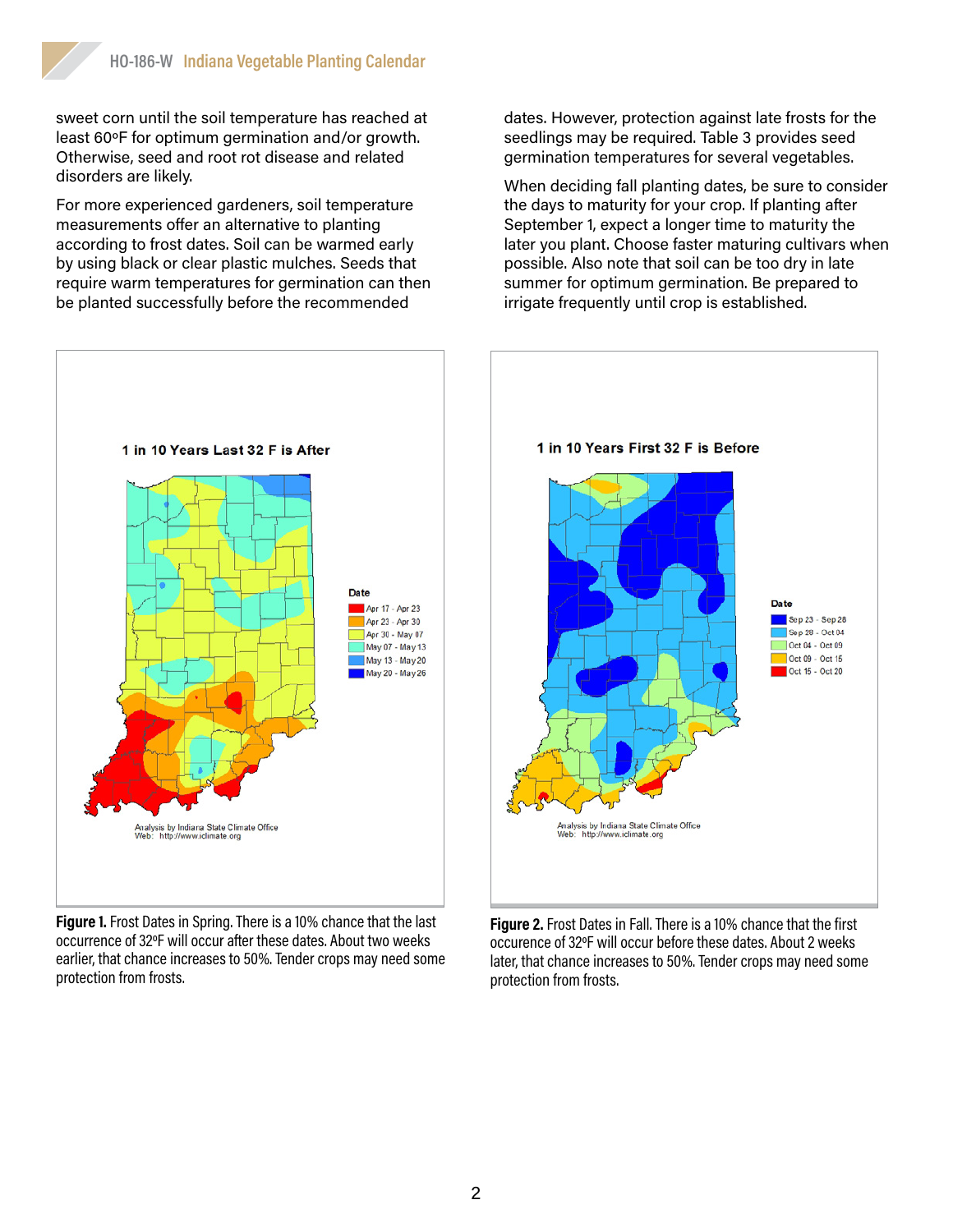|  |  | Table 1. Some common vegetables grouped according to their relative requirements for cool and warm weather. |
|--|--|-------------------------------------------------------------------------------------------------------------|
|  |  |                                                                                                             |

| Cool season crops for early-spring planting                                                                                                                |                              |                         |  |  |
|------------------------------------------------------------------------------------------------------------------------------------------------------------|------------------------------|-------------------------|--|--|
| <b>Hardy (tolerates hard frost)</b><br>plant 4-6 weeks before last spring frost (see Figure 1)                                                             |                              |                         |  |  |
| asparagus <sup>4</sup>                                                                                                                                     | kale <sup>3</sup>            | potato <sup>4</sup>     |  |  |
| broccoli <sup>2</sup>                                                                                                                                      | kohlrabi                     | radish <sup>1</sup>     |  |  |
| Brussels sprouts <sup>2</sup>                                                                                                                              | leek <sup>2</sup>            | rhubarb <sup>4</sup>    |  |  |
| cabbage <sup>2</sup>                                                                                                                                       | mustard <sup>3</sup>         | spinach <sup>3</sup>    |  |  |
| collards <sup>3</sup>                                                                                                                                      | onion <sup>3, 4</sup>        | turnip <sup>1</sup>     |  |  |
| horseradish <sup>4</sup>                                                                                                                                   | peas <sup>1</sup>            |                         |  |  |
| <b>Semi-hardy (tolerates light frost)</b><br>plant 2-4 weeks before last spring frost                                                                      |                              |                         |  |  |
| beet <sup>3</sup>                                                                                                                                          | celery <sup>2</sup>          | lettuce <sup>3</sup>    |  |  |
| carrot <sup>1</sup>                                                                                                                                        | chard <sup>3</sup>           | mustard <sup>3</sup>    |  |  |
| cauliflower <sup>2</sup>                                                                                                                                   | chinese cabbage <sup>2</sup> | parsnip <sup>1</sup>    |  |  |
| Warm season crops for later-spring or early-summer planting                                                                                                |                              |                         |  |  |
| <b>Tender (damaged by frost)</b><br>plant after average last spring frost (minimum air temp 50°F)                                                          |                              |                         |  |  |
| bean <sup>1</sup>                                                                                                                                          | tomato <sup>2</sup>          | sweet corn <sup>1</sup> |  |  |
| Very Tender (damaged by light frost and air temperature below 50°F)<br>plant at least two weeks after average last spring frost (minimum air temp 60-65°F) |                              |                         |  |  |
| cucumber <sup>3</sup>                                                                                                                                      | okra <sup>2</sup>            | pumpkin <sup>3</sup>    |  |  |
| eggplant <sup>2</sup>                                                                                                                                      | pepper <sup>2</sup>          | squash $3$              |  |  |
| melons <sup>2</sup>                                                                                                                                        | sweet potato <sup>4</sup>    |                         |  |  |

## **Table 2. Cool season plants for late-summer or fall planting (plant at least 4-8\* weeks before first fall frost) (See Figure 2)**

| beet <sup>3</sup>                                                                | green onion <sup>2</sup>    | radish <sup>1</sup> |
|----------------------------------------------------------------------------------|-----------------------------|---------------------|
| broccoli <sup>2</sup>                                                            | kale <sup>2</sup>           | spinach $3$         |
| Brussels sprouts <sup>2</sup> (transplant by mid summer)   kohlrabi <sup>2</sup> |                             | turnip <sup>1</sup> |
| cabbage <sup>2</sup>                                                             | lettuce <sup>3</sup>        |                     |
| collards <sup>2</sup>                                                            | mustard greens <sup>1</sup> |                     |

**\* When deciding fall planting dates, consider the days to maturity for your crop and choose faster maturing cultivars when possible.**

**¹ typically direct-seeded**

**² typically transplanted**

**³ can be either direct-seeded or transplanted**

**⁴ typically vegetatively propagated**